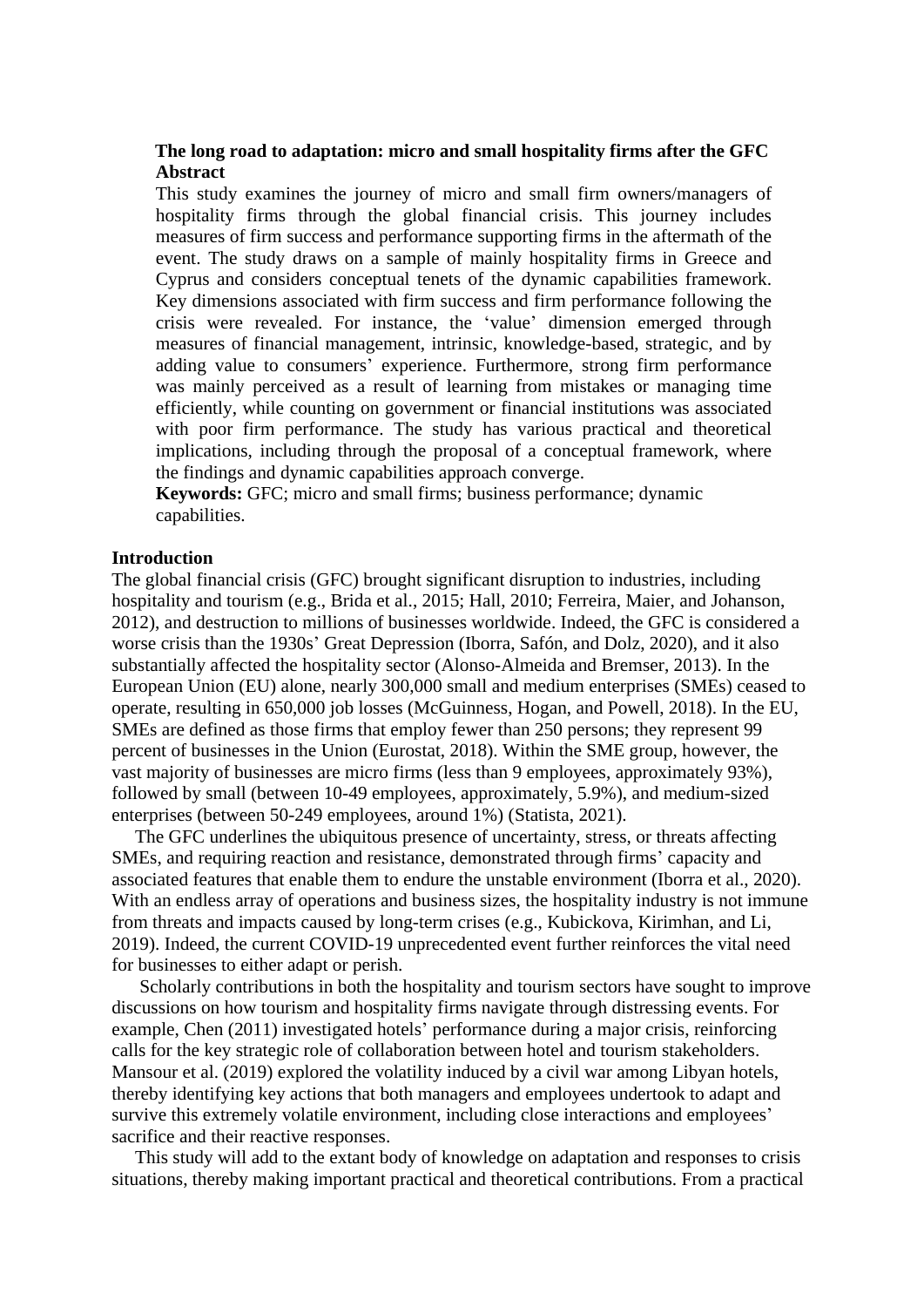angle, the study first examines key factors that enable a group of predominantly hospitality firms to coexist with and adapt to a long-term crisis. To this end, this research will endeavour to ascertain various key measurements, including key success factors associated with firms' adaptation to the GFC and their overall performance in the aftermath of this crisis.

 Hospitality firms operating in two of the most affected nations by the GFC, Cyprus and Greece (e.g., Giannakopoulos, Koulouris, and Kokkinos, 2014; Pagoulatos and Triantopoulos, 2009), will be examined. Indeed, the GFC brought dire socio-economic consequences, including harsh austerity measures, resulting in significant salary reductions (Giannakopoulos et al., 2014). This study selects Cypriot and Greek, micro-small firms, the most predominant group of firms in the EU and in these two nations (European Commission, 2019).

 Second, and also from a practical perspective, the study will reveal aspects concerned with micro-small firms' adaptation to a long-term crisis. This line of research will provide firsthand pathways and strategic directions to other Cypriot and Greek micro-small firms, and in similar highly vulnerable operating environments. Similarly, the findings could inform stakeholders involved in other industries where service encounters or product/service transactions are a key element of firms' income earning. Furthermore, the findings could assist government and other institutional bodies, in designing hands-on toolkits to prepare and equip micro-small firms in anticipation of future crises.

 From a theoretical perspective, the study makes two key contributions. First, in alignment with various contemporary academic contributions (e.g., Alonso-Almeida, Bremser, and Llach, 2015; Mansour et al., 2019), the dynamic capabilities framework (Teece, Pisano, and Shuen, 1997; Teece, 2007, 2012) will be incorporated. In doing so, the study not only seeks to recognise the attributes of this framework, but also further validate its application in contemporary hospitality-tourism research, in this case within the context of the GFC in two severely affected nations. Second, through the study's associated quantitative analysis, a theoretical framework will be put forward. Moreover, the framework depicts relationships between key findings and the theoretical underpinnings of the dynamic capabilities (hereafter 'DCs') framework.

 Thus, through the above approaches, the study will further enrich the theoretical and practical knowledge and understanding of micro-small firms' efforts to overcome the effects of a long-term crisis.

### **Literature Review**

# *The DCs approach*

The DCs framework extends the underpinnings and notions of the resource-based view (Lin and Wu, 2014). Among other essential theoretical foundations, this framework predicates the importance of valued, rare, imperfectly imitable, and non-substitutable resources in firms' journey to achieving competitive and sustained competitive advantage (e.g., Barney, 2001). Resources are conceptualised as "firm-specific assets that are difficult if not impossible to imitate" (Teece et al., 1997, p. 516).

 Previous seminal work (Teece and Pisano, 1994) contends that firms' success in the global marketplace is highly based upon their ability to respond in a timely fashion, coupled with flexibly innovating products, and management's capability to redeploy and coordinate both external and internal competencies. Teece and Pisano (1994) and Teece et al. (1997) also highlighted key strategic dimensions of firms, which are precursors of competitiveness and are divided into processes (integration, learning, reconfiguring/transforming), positions (technological assets, complementary, financial and locational assets), and paths (path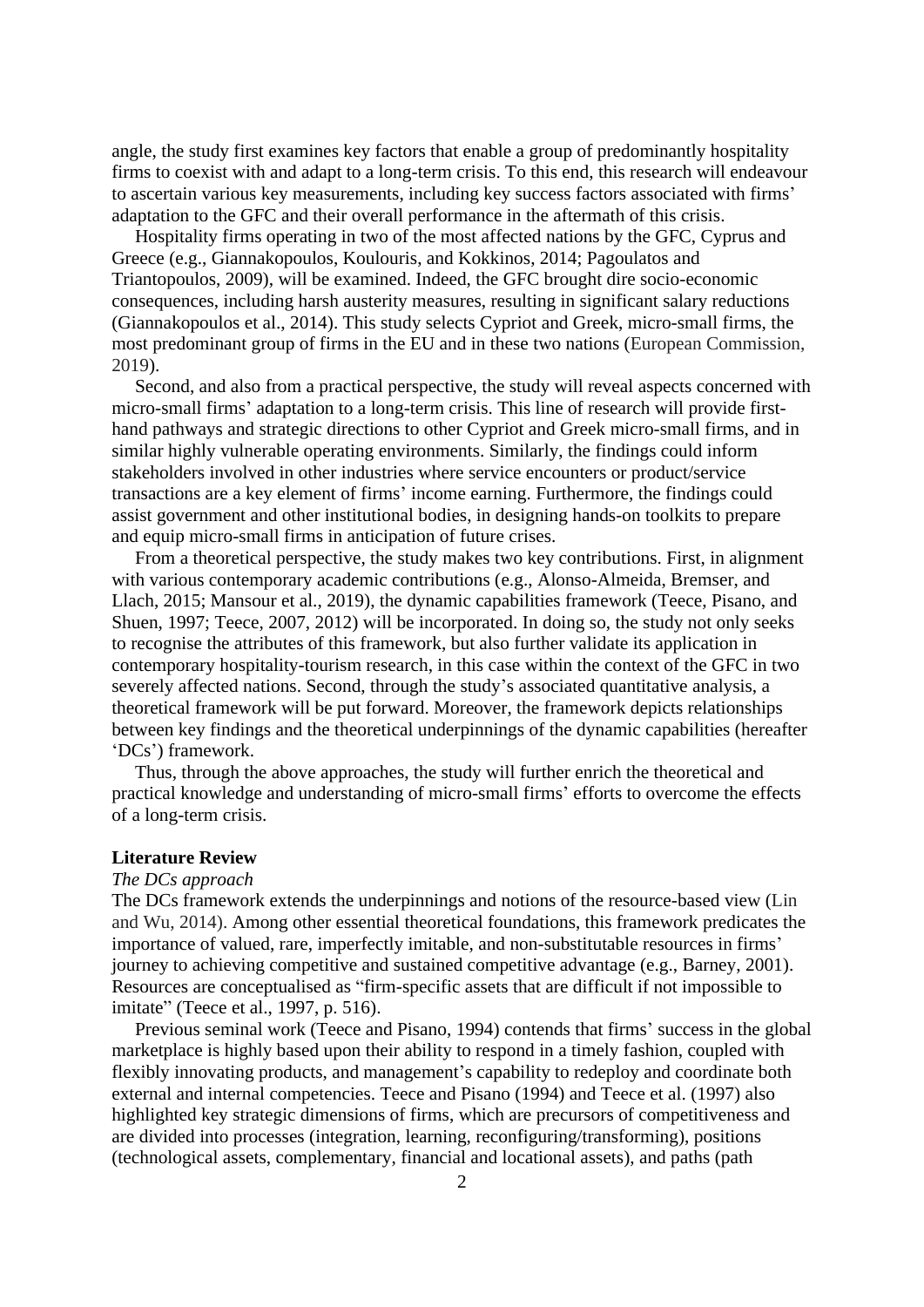dependencies, technological opportunities). Together, these elements constitute DCs (Teece and Pisano, 1994), also conceptualised as identifiable and specific processes, including alliancing or strategic decision making (Eisenhardt and Martin, 2000). In the case of events affecting firms and their business environment, DCs represent fundamental pillars facilitating their adaptation and resilience; thus, there is conceptual value in studying these firms from a DCs lens.

 Within academic discourse on DCs, three key clusters of activities are noted: *Sensing*, consisting of scanning, learning, interpreting, and creating, can identify both opportunities as well as threats (Teece, 2007). Organisations capable of sensing opportunities and threats will be appropriately positioned to develop and provide new services or products (Alford and Duan, 2018).

 In the hospitality industry, Wang, Font, and Liu (2020) discuss the potential for ecoinnovation in hotels, and theorise that management's willingness to engage in more proenvironmental attitudes can be triggered by sensing the demand for such changes among the organisation's stakeholders. Using the case of a destination management organisation, Alford and Duan (2018) revealed the DMO's ability to identify opportunities for innovation, notably, through surveying partners and visitors, formally reviewing its destination position, or examining strategic-level gaps. Together, all these approaches resulted in improved organisational competences and resources (Alford and Duan, 2018).

 *Seizing*, comprises the mobilisation of resources that help address existing opportunities and capture value (Teece, 2017) that, as in the case of sensing, could be manifested through the development of new services or products (Teece, 2007). This step typically requires various investments in commercialisation or development activities; however, multiple investment paths exist, including through the improvement of complementary assets and technological competences (Teece, 2007). The discussion by Alford and Duan (2018) on collaborative partnerships in destination management demonstrated the significance of seizing through the contracting of external expertise, strategic decision-making, and leveraging and developing partnerships. In addition, a case study examining business model innovation in haute cuisine (Presenza and Messeni Petruzzelli, 2019a) revealed a restaurant's dynamism in continuously exploiting business opportunities.

 Regarding firms experiencing the GFC, Makkonen et al. (2014) found manifestations of sensing and seizing in the form of structural changes undertaken to improve, for instance, operational capabilities, and with it, cost efficiency, as well as in minor changes and shortterm improvements in products. While both sensing and seizing can enable businesses' profitability and growth, some challenges might emerge, including firms' path dependency, whereby 'history matters' (Teece, 2007). Path dependency suggests that "preceding steps in a particular direction induce further movement in the same direction" (Arestis and Sawyer, 2009, p. 7).

 To alleviate this potentially damaging scenario, *transforming or reconfiguring*, which entails recombining organisational structures and assets, can help a firm maintain evolutionary fitness (Teece, 2007). In proposing a framework depicting collaborative innovation in the field of destination management, Alford and Duan (2018) underscore the significance of generating new resource configuration, shaping the environment, or repositioning core propositions. Within a GFC environment, Makkonen et al. (2014) revealed the significance of acquiring new resources (e.g., production equipment) as an illustration of reconfiguring.

 The literature (e.g., Teece, 2007) also recognises the role of microfoundations undergirding the three clusters of activities, which are manifested by procedures, processes,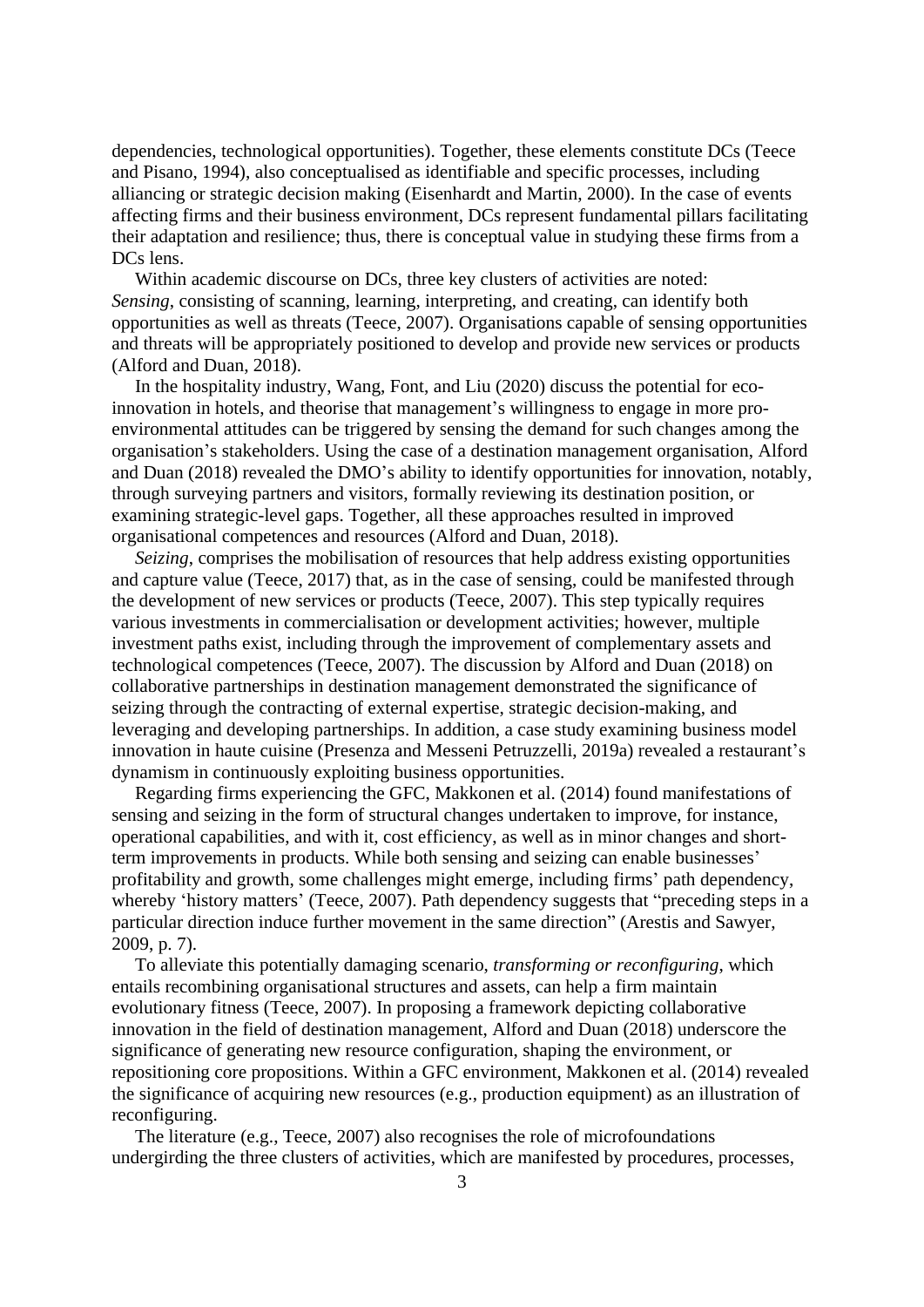distinct skills, disciplines, decision rules, or organisational structures. From a destination management perspective, microfoundations are perceived in the form of networks, leadership, entrepreneurial culture, and partnership strategy (Alford and Duan, 2018). Thus, firms possessing these microfoundations, coupled with the mastery of the three clusters of activities, have a unique advantage, as those are difficult to develop or deploy by potential competitors (Teece, 2007).

 While not specifically discussing how the clusters of activities or microfoundations were manifested, several hospitality and tourism studies have embraced the DCs approach. For example, Anning-Dorson and Nyamekye (2020) considered the framework and concluded that while innovation capabilities are important for firms' competitive advantage, organisation flexibility provides an additional vital component, enabling firms to become more mobile, agile and responsive, for instance, in responding promptly to new market demands.

 While the DCs framework is showcased in numerous research articles, Mansour et al. (2019) argue that the framework "has previously not been applied to tourism crises" (p. 500), and conclude acknowledging the merit of the approach to facilitate "an understanding of how firms adapt to and survive in a turbulent environment" (p. 500). Further emphasising Mansour et al.'s (2019) point, despite its potential usefulness, there is scant research incorporating the DCs lens within a crisis scenario to examine micro and small hospitalitytourism firms' adaptation-survival. To date, Alonso-Almeida et al. (2015) are among very few authors who have made strides in this area, when they explored restaurants facing the GFC. Alonso-Almeida et al.'s (2015) research findings revealed that, while restaurants can reduce costs from both proactive and reactive strategies, it is the former that enables the development of DCs that, in turn, enhance restaurants' competitive advantage.

 This study will further enhance knowledge and understanding of how micro-small hospitality-tourism firms withstand the significantly unstable business environment in the aftermath of a long-term crisis. The following overarching research questions will be investigated:

How did firms perform according to various key success factors in the aftermath of the GFC? How did firms perform following the 2008 crisis? How did they perform through an extended period, for instance, between 2008-2016?

 Apart from addressing these three key areas, the study will also assess the value of considering the DCs framework within a long-term crisis context. In fact, there is theoretical value in associating these three questions to the DCs framework. First, one key purpose of sensing is that of "detecting weak signals in the broader marketplace" (Shoemaker, Heaton, and Teece, 2018, p. 20), which includes sociopolitical currents or economic trends. In a world that is more uncertain, volatile, ambiguous and complex for businesses to operate, sensing is significant as it entails identifying threats as well as opportunities (Shoemaker et al., 2018). Second, while sensing is necessary, it is not sufficient to overcome potential 'surprises' or changes within a business environment (Shoemaker et al., 2018).

 Firms must also be able to seize potential opportunities, for instance, by successfully applying new systems and innovating to fully maximise external changes (Shoemaker et al., 2018). In a crisis, these initiatives could be crucial in preventing firms to be overexposed to the effects of a long-term crisis. Third, and finally, firms need to renew and reshape themselves, including considering new business models (Shoemaker et al., 2018); in a long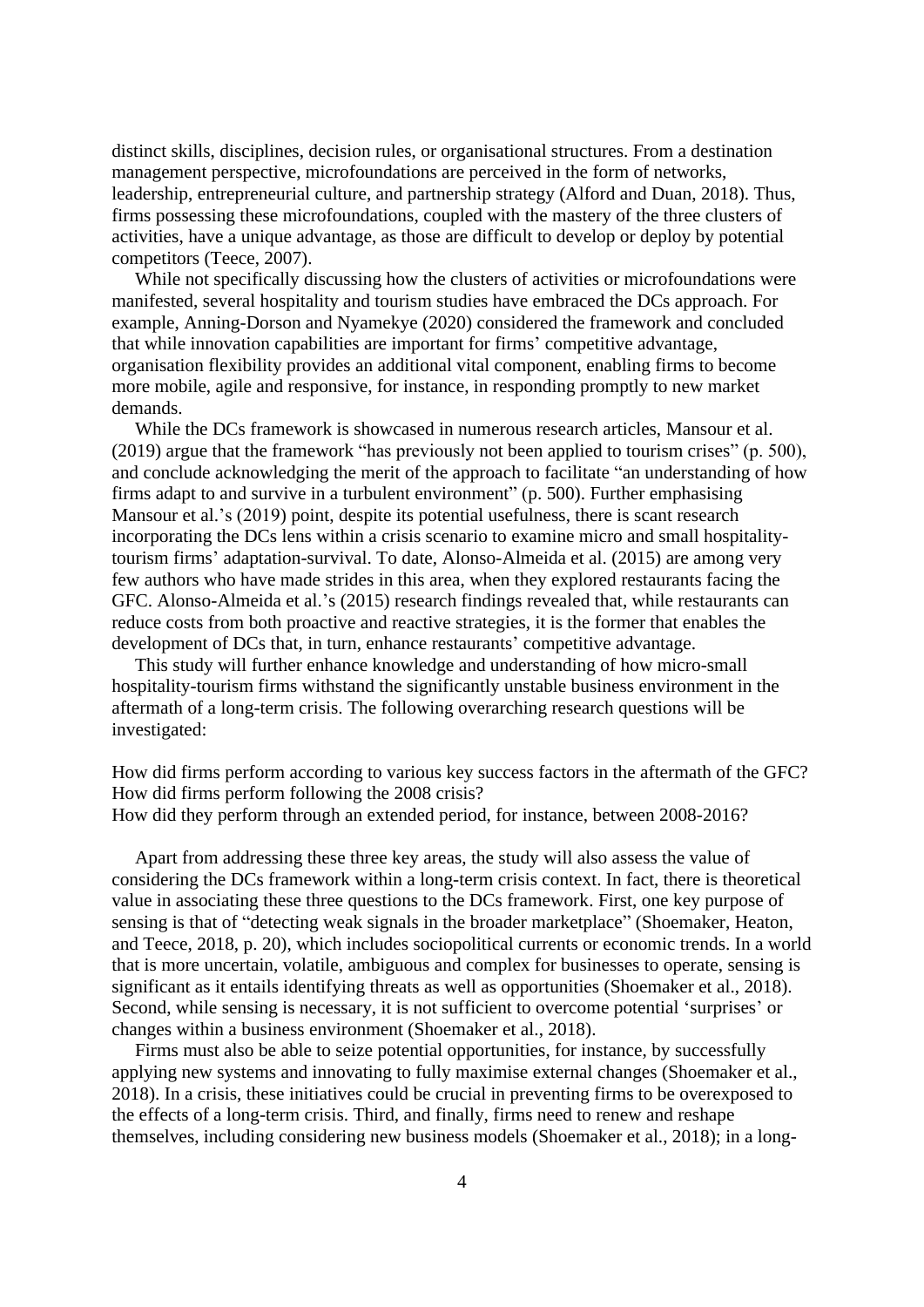term crisis, including the studied 2008-2016 period, assessing the transforming/reconfiguring capability could also be crucial.

## **Methodology**

The study's objectives, a) to research micro-small businesses' journey through a long-term crisis (GFC), and b) to ascertain the value of the DCs approach underlines its exploratory nature. Although exploratory research is typically qualitative in nature (Sue and Ritter, 2012), it is mainly concerned with discoveries, formulating problems, and building theory (Jupp, 2006) rather than testing them (Sue and Ritter, 2012).

 The study's unit of analysis is represented by the perceptions of owners/managers of micro and small hospitality businesses concerning their firms' adaptation to the aftermath of the GFC, including through their perceived success factors and performance criteria. To gather useful data that would contribute to addressing the main areas of this research, a purposive sampling technique was chosen. This method allows researchers to collect information from individuals who are experienced and knowledgeable on the themes under investigation (Patton, 2015). To this end, several criteria were considered in this study: 1) Participants' role was that of owner-manager; 2) the firms were at least two years old, 3) were operating in both Greece and Cyprus, 4) were all micro-small-sized, and 5) were involved in the hospitality-tourism sectors.

 In 2016, after receiving university ethics approval, business association websites, government reports and online platforms, as well as website-based directories of groups and individual businesses were consulted to identify micro-small businesses in the two affected nations. This search led to the identification of 330 hospitality firms in Greece, and 85 in Cyprus. A questionnaire was perceived to be the most effective way of gathering data, particularly in view that only one member of the research team was able to be directly involved in this process due to financial and time constraints.

 During the questionnaire development process, different academic contributions related to strategies, performance, and success factors that SMEs embrace during crisis scenarios were consulted (e.g., Buratti, Cesaroni, and Sentuti, 2017; Devece, Peris-Ortiz, and Rueda-Armengot, 2016; Bourletidis and Triantafyllopoulos, 2014; Kottika et al., 2020; Papadopoulos et al., 2014). The questionnaire's structure first allowed for gathering demographic data from respondents and their firms, followed by three sections addressing the three key research questions examined. Each section relates to at least one of the clusters of activities pertaining to the DCs framework (Teece, 2007). Indeed, the items pertaining to perceived success factors arguably align with notions of sensing, while those pertaining to performance after the GFC are associated with seizing. Furthermore, the items linked with firms' performance between 2008 and 2016 adhere to the reconfiguring/transforming cluster, particularly as they underline long-term efforts to alleviate the effects of the crisis.

 The questionnaire content was translated to the Greek language by a member of the research team. To ensure the consistency, clarity, and transparency of the translation process, an iterative, collaborative approach was chosen. According to Douglas and Craig (2007), the collaborative approach, whereby researchers from different cultures assist in identifying- and resolving- "issues of construct equivalence" (p. 41) enables the representation of different viewpoints. Together with the iterative process, which includes pretesting and revising, the collaborative approach contributes to the development of a finer translation (Douglas and Craig, 2007).

 To ensure that respondents exhibited specific characteristics that would contribute towards the objectives of the research, the study aligns with notions of expert sampling, a purposive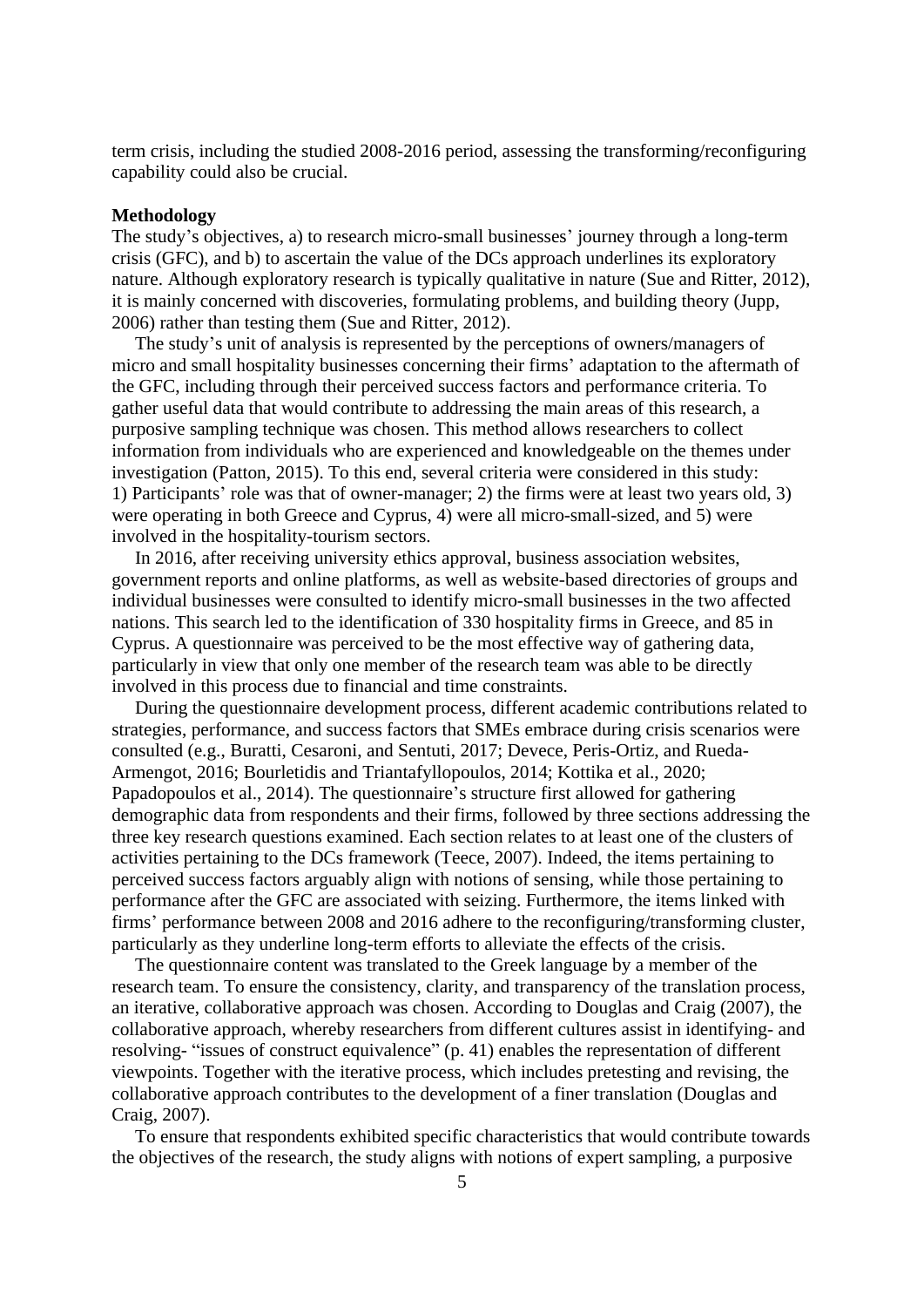sampling method, whereby experts of a field are called to partake in the research (Etikan, Musa, and Alkassim, 2016). Based on this method, and in approaching business managers and owners, or the chosen experts as the sampling criteria (Etikan et al., 2016), a hardcopy questionnaire was utilised as the primary data collection approach. In accord with Bell, Bryman, and Harley (2018), the questionnaire consisted of a mix of categorical and Likertscale questions, along with open-ended response opportunities. The mix of question types facilitated the study's intended statistical analysis approaches.

 Between December of 2016 and June of 2018, as many as 150 (Greece) and 45 (Cyprus) questionnaires were distributed directly among individual business owners/managers. The questionnaires, placed in sealed envelopes, were collected two weeks later. In the interim, another 180 questionnaires were sent directly to hospitality businesses identified in other regions of Greece, and 40 in Cyprus. These efforts contributed to collecting 145 usable questionnaires in Greece, and 26 in Cyprus, for a total of 171, a 41.2% response rate. However, the large majority of questionnaire completions was obtained through direct questionnaire distribution (114 in Greece, 20 in Cyprus: 134; 32.3% response rate), thus, demonstrating the much more significant impact of this approach.

 The data were exported into the Statistical Package for the Social Sciences (SPSS) where tests of reliability before detailed statistical analysis identified a Cronbach's Alpha exceeding 0.7, which is a prescribed minimum based upon existing conventions (e.g., Nunally, 1978). Subsequently, a number of statistical tests, including Exploratory Factor Analysis (EFA) were carried out to identify the existence of distinct constructs to uncover correlations and associations within the dataset (Fabrigar and Wegener, 2012). Metrics indicating robustness and reliable statistical tests (Field, 2013), including Bartlett's Test of Sphericity (<0.05) and Kaiser-Meyer-Olkin's Measure of Sampling Adequacy (<0.05) were also undertaken prior to carrying out exploratory factor analysis. Independent samples t-test was also conducted, to compare potentially statistically significant differences between different participating groups, for example, based upon gender, ownership/management, and family/non-family ownership.

# *Demographic characteristics - Participants and family firms*

Table 1 illustrates that, for instance, males were the most dominant group. Just over 50 percent of respondents were 46 years old or older, and an almost equal number of owners and managers/directors participated. Regarding the firms, cafes and restaurants were the main types of businesses. Over 80 percent of the firms have been in operation for at least one decade, and employ less than 10 staff. Finally, the majority of the participating firms are family-owned and are predominantly from Greece.

Table 1 Here

## **Results**

#### *Perceived success factors and sensing*

This section presents both an empirical and conceptual discussion, which contributes to the existing discourse of firms' adaptation capabilities during a long-term crisis (e.g., Alonso-Almeida and Bremser, 2013; Weaven et al., 2021).

 Table 2 illustrates the key factors that contributed the most for the participating firms to adapt to the GFC. For instance, building trust with external stakeholders, which arguably permeates into the act of learning, creating, and interpreting, together with nine other measures of success, were clearly above or close to the importance level (mean= 4.00), thus, emphasising their relevance to equip firms with adaptive tools. Firm owners/managers'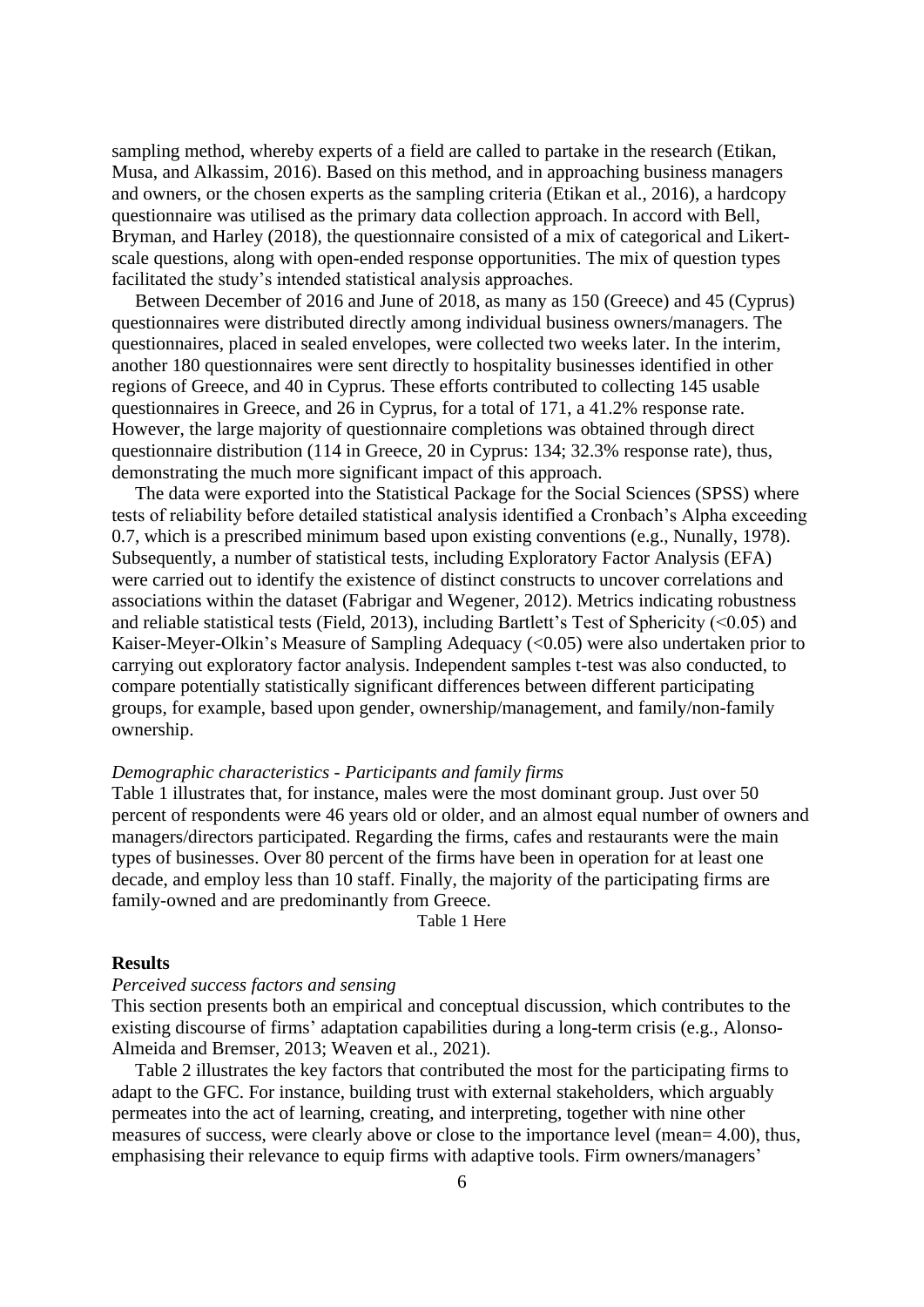strong consideration of the first nine items also reflects on their intention to take initiatives, rather than simply imitating other firms' strategies. This last finding is also in accord with Alonso-Almeida's and Bremser's (2013) findings, where they ascertain that imitating competitors' practices and services was a less valued factor to deal with the GFC.

#### Table 2 Here

 However, when exploratory factor analysis was undertaken, this last item was part of initiatives that include focusing on developing/maintaining specific niche market segments or constantly looking for new knowledge that, together, constitute the 'agile' dimension. The first factor predominantly underlines the importance of the 'individual characteristics' dimension, which relates to the interests of entrepreneurs, including their passion, accumulated experience, or personal aspiration to grow the firm. A third factor mainly underscores the significance of financial management, including cash-flow, and firms' costs/expenditure. Offering specialised products/services, and/or using technology represented a final dimension that relates to sensing threats and opportunities, in this case, during the GFC. These adaptive tools also reflect the significance of market monitoring, information acquisition, and business assessment, which Weaven et al.'s (2021) study revealed among SMEs during the GFC.

 Further analysis (Table 3) suggests stronger levels of sensing among participants of family firms in six different areas, with the most significant being managing cash efficiently, investing additional time in the firm, or personal aspiration to grow it. While less pronounced regarding the mean scores, various differences emerged between participating firm owners and managers, particularly in regard to personal aspirations to grow the firm, and being passionate about products/services.

## Table 3 Here

 Finally, female participants' perceived importance concerning the allocation of financial resources or emphasis on specific niche markets was higher than that of their male counterparts.

#### *Firms' performance after the 2008 GFC – The relevance of seizing*

Despite the modest mean scores, participants' perceptions of their firms' performance following the GFC underlines some links with the seizing cluster of activities (Teece, 2007). As shown (Table 4), enhancing the quality of suppliers, and achieving higher client/customer satisfaction neared the 'strongly' scale rank (mean=4.00). Intergroup differences were also noticed running independent-samples t-test. For instance, female participants (mean=4.13) felt more strongly than males (mean=3.83) concerning the higher quality of suppliers, for instance, in sourcing products/ingredients (p<0.05). Similarly, owners (mean=4.08) considered the higher quality of suppliers more strongly than did managers (mean=3.77)  $(p<0.05)$ . Finally, owners (mean=3.79) valued indirect gains by enhancing the image of the firm/product/service more than did managers (mean= $3.45$ ) (p<0.01).

 Exploratory factor analysis highlighted several important dimensions that further illuminate the ways in which firms 'seized' the moment to adapt in the aftermath of the GFC. Indeed, the 'gained strengths' dimension encapsulates items emphasising ways of maximising opportunities through financial dynamism and resources, as well as strengthening firm-customer/client relationships. The 'enhancement' dimension underscores activities related more strongly to intrinsic/intangible aspects, including enhancing product/service processes, perceptions of quality, or even enhancing the perception of dependability on the firm's products/services among clients/customers. Furthermore, the 'operational' dimension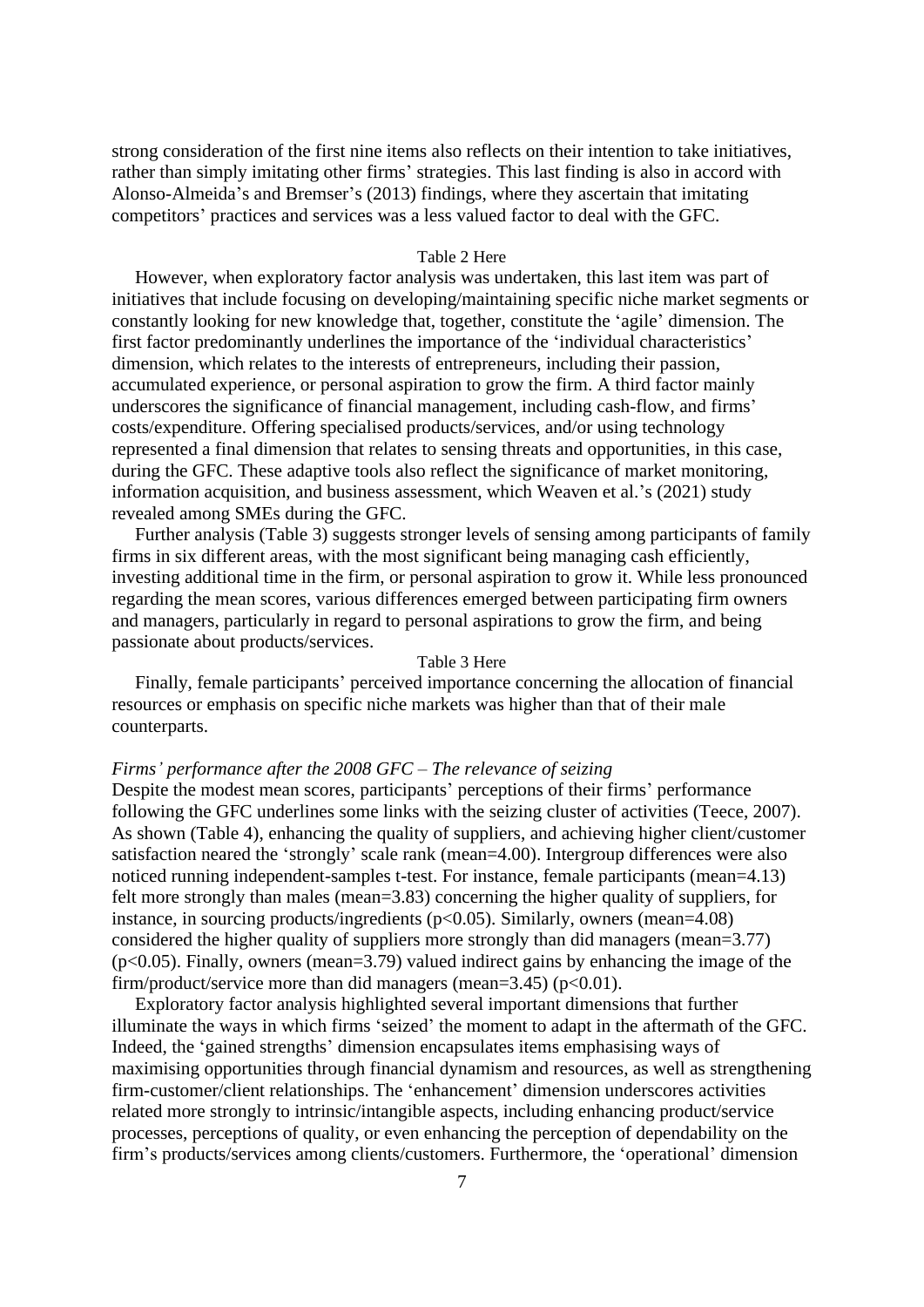relates to improvements designed to further strengthen the firm, notably, through innovative products/services, new products/services, and undertaking investments whereby indirect gains could be achieved.

# Table 4 Here

 Relationships between the study's findings and contemporary business literature were revealed. First, Weaven et al.'s (2021) research highlights the significance of product portfolio and market decision, as well as the investment in human resources and technologies. Arguably, designing new products and services, as well as enhancing products/processes requires a significant degree of knowledge acquisition, enhancement, and management. Recent hospitality research (Ubeda et al., 2021) reveals the significance of knowledge management processes that resulted in higher levels of internationalisation, and therefore hotel performance. Pereira et al.'s (2019) study among multinational enterprises in emerging economies is also insightful, highlighting the relationships between investment in DCs and outcomes through agility and increased competencies based upon firms' knowledge management. Makkonnen et al. (2014) also found the links between knowledge creation and sensing/seizing opportunities, and again, the significance of new product development alongside the improvement of company processes. In the tourism/hospitality industry, Alonso-Almeida and Bremser (2013) noticed that those hotel managers focusing on customer loyalty, brand image and high quality were more strongly equipped to face the crisis, whereas reactive measures, such cost-cutting led to worse performance.

*Firms' performance through an extended period (2008-2016) - Reconfiguring* Table 5 highlights the importance of items associated with firms' business performance criteria between 2008, or after the GFC, and more recently (2016). Five items close to or above the 'strong' level were identified, and least four were aligned with the DCs framework's 'transformation/reconfiguration' cluster of activities (e.g., Teece, 2007). Moreover, learning from own mistakes and past failures, managing time efficiently, and prioritising tasks in their order of relevance, together with focusing on short term priorities, could assist firms in avoiding path dependence, while maintaining evolutionary fitness (Teece, 2007). The role of family and friends can be vital, in providing emotional, financial, knowledge-based, and other forms of support that further enable the firm to navigate the perilous journey of a long-term crisis. Despite the more modest means, informal decisionmaking processes, recognising weaknesses-vulnerabilities, and creating new knowledge are also associated with transformation-reconfiguration, while clearly identifying threats and seeking new opportunities help firms to sense opportunities/threats and develop new business opportunities.

## Table 5 Here

 Through exploratory factor analysis, two key dimensions related to the transforming/reconfiguring cluster of activities emerged. The first, 'alertness', resembles the 'agile' dimension in 'sensing', illustrating a suite of attributes that directly underline sensing (identifying threats), and seizing (swiftly responding to challenges). Nevertheless, in a longterm crisis, a combination of these clusters of activities is necessary to boost micro-small firms' transformation/reconfiguration process. Furthermore, the second, and more encompassing dimension, 'proactiveness', which is also aligned with agility and alertness,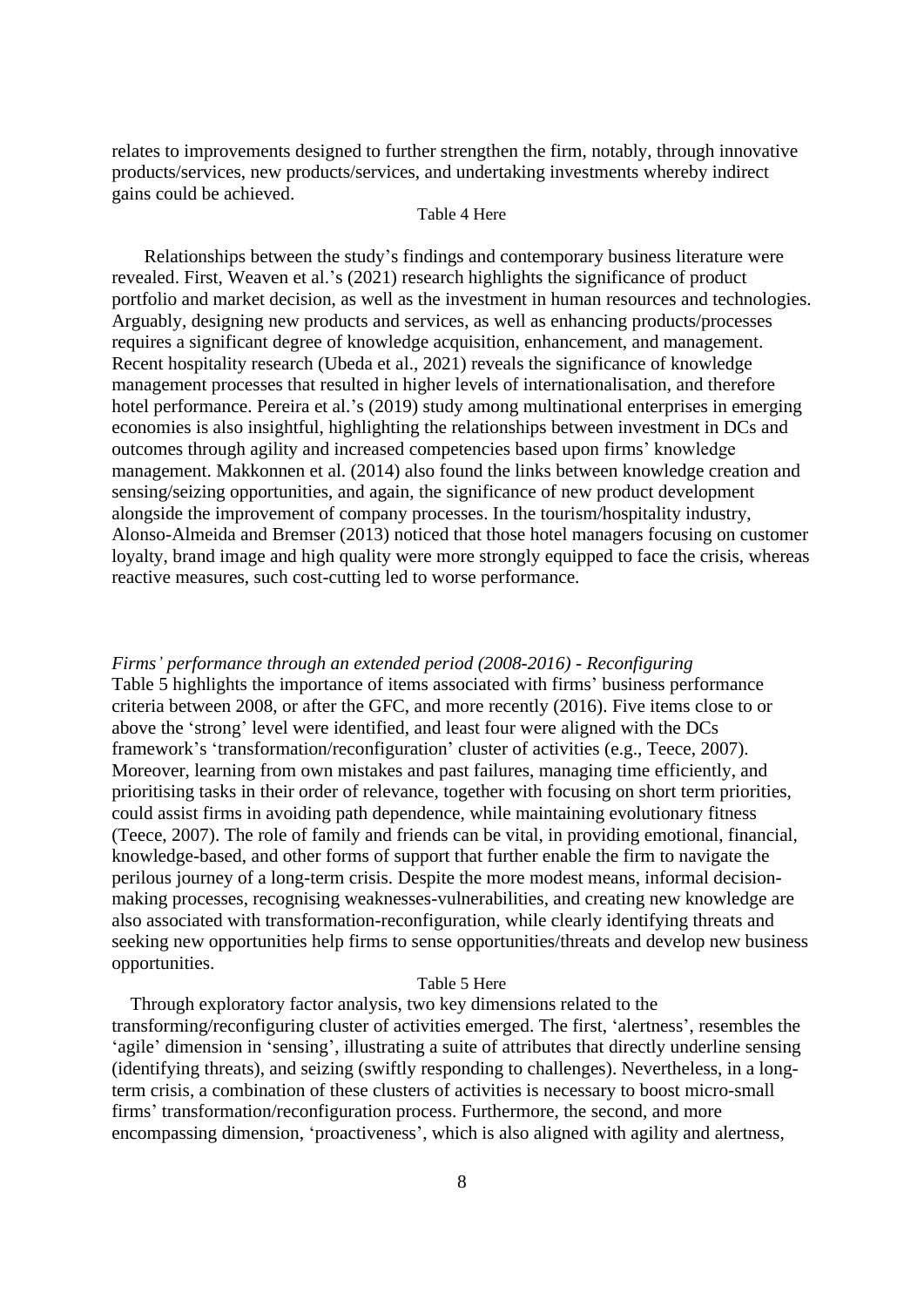underscores activities that firms need in order to avoid path dependencies (Arestis and Sawyer, 2009), and again, enhance their evolutionary fitness (Teece, 2007).

# **Discussion**

# *Sensing*

The findings elucidate the emergence of the sensing cluster through different activities that align with scanning, interpreting, creating, or learning, and that, together, also correspond to the identification of threats (Teece, 2007). The activities additionally point to the significance of developing and providing new products or services as highlighted in recent research (Alford and Duan, 2018), including as sources of competitiveness (Presenza, Panniello, and Messeni Petruzzelli, 2020). Therefore, the activities align with the notion of 'proactive sensing' and the need for sensing to take place at all organisational levels (Teece and Linden, 2017). Moreover, and as illustrated in the analysis, sensing entails numerous factors that go beyond the mere consideration of technology to include awareness of market trends (Teece and Linden, 2017).

 As this research reveals, in turbulent environments, sensing capabilities can be critical in detecting shifts in the market (Shoemaker et al., 2018). Detecting shifts requires knowledge, and the very existence of firms is based upon the continuous creation of knowledge (Nonaka, Toyama, and Konno, 2000). Moreover, although adopting knowledge management infers an "introduction and use of a consistent set of practices" (Alexandru et al., 2020, p. 83), its benefits for business processes (Martínez-Martínez et al., 2018) has implications for sensing opportunities and threats.

 To the knowledge of the authors, the sensing aspect, for instance, concerning the aftermath of the GFC, has not been examined in previous hospitality studies; a similar argument is made regarding seizing and reconfiguring/transforming. The above analysis and associated theoretical underpinnings highlight the value of the following propositions:

Proposition 1a: Perceived success factors and associated dimensions such as 'individual characteristics' help micro-small firms in 'sensing' opportunities/threats during a long-term crisis.

Proposition 1b: Perceived success factors and associated dimensions such as 'agile' help micro-small firms in 'sensing' opportunities/threats during a long-term crisis.

## *Seizing*

Extending conceptual discourse (Teece, 2007), Kump et al. (2019) explain that seizing relates to the successful exploitation of market opportunities while eluding threats, which, for instance, is demonstrated by cost control (Table 4). Complementing this conceptual observation, crafting revenue and planning of a firm's value chain also contribute to the realisation of seizing capabilities mechanisms (Teece and Linden, 2017). Furthermore, Kump et al. (2019) posit that seizing can bridge internal/external knowledge and information; indeed, seizing begins with a strategy that supports firms to recognise valuable knowledge, which is typically based upon previous knowledge. In this context, past tangible and intangible knowledge are strongly embedded in strong capabilities, with implications for obtaining value (Presenza and Messeni Petruzzelli, 2019b).

 The findings, which underscore the enhancement of the firm, its products/services, and its overall performance, clearly illuminate relationships with the acquisition and proper management of knowledge-related resources already present within firms. Consequently,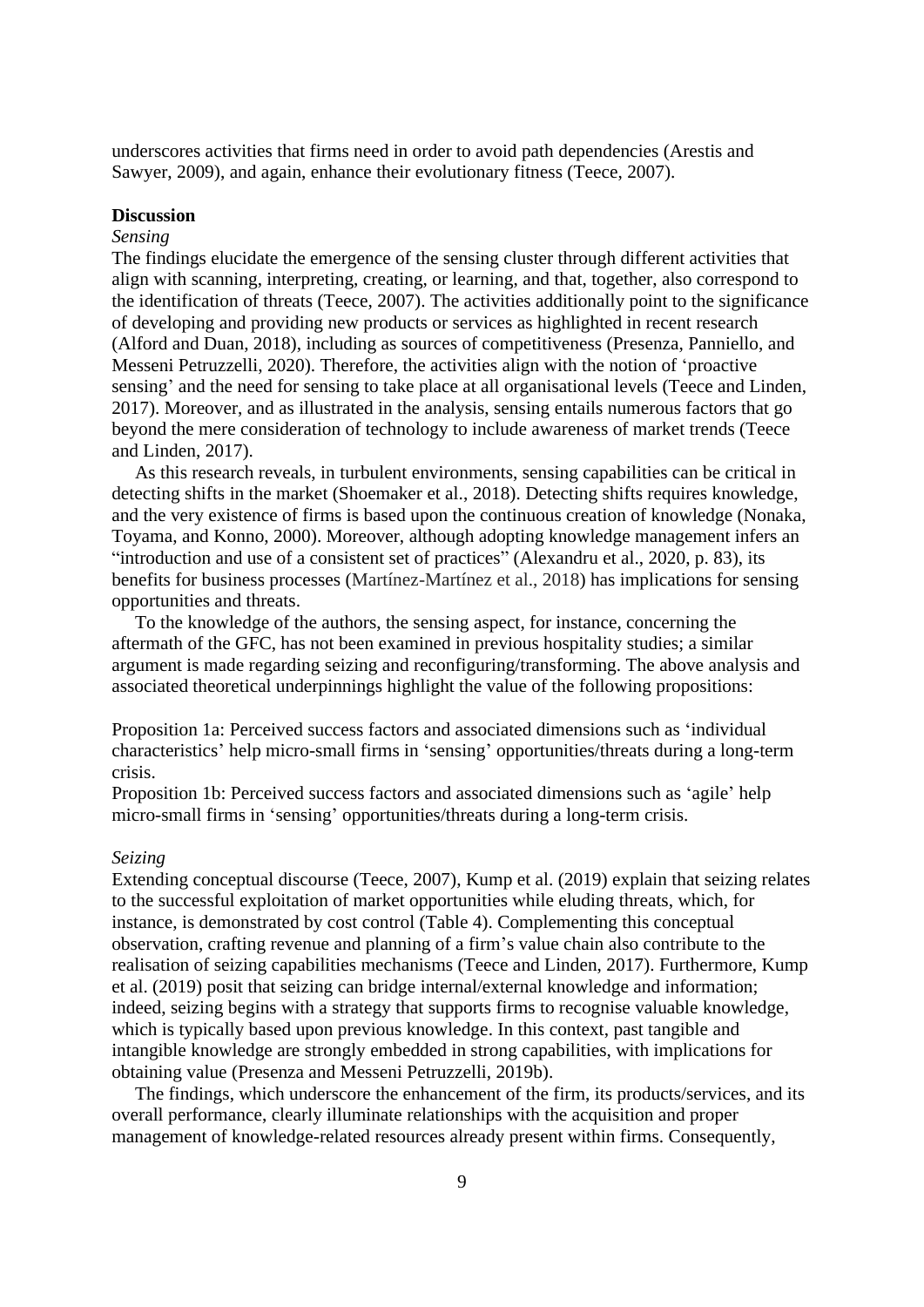strategies associated with seizing have implications for decision-making, including, and as revealed in the findings, concerning investments (Kump et al., 2019).

 Based upon the above results and their relationships with the literature, the following propositions emerge:

Proposition 2a: Micro-small firms' performance and associated dimensions such as 'gained strengths' are fundamental in enabling them to 'seize' opportunities, where they mobilise resources to operationalise strategies during a long-term crisis.

Proposition 2b: Micro-small firms' performance and associated dimensions such as 'enhancement', and 'operational' are fundamental in enabling them to 'seize' opportunities, where they mobilise resources to operationalise strategies during a long-term crisis. Proposition 2c: Micro-small firms' performance and associated dimensions such as 'operational' are fundamental in enabling them to 'seize' opportunities, where they mobilise resources to operationalise strategies during a long-term crisis.

#### *Transforming/Reconfiguring*

The findings, including alertness and proactiveness, identifying threats, flexibility, responding swiftly, constantly improving, or actively participating in business groups (discussions, exchange of knowledge) have strong relationships with transforming capabilities. The backbone of transformation is depicted by periodically revisiting aspects of organisational culture to enable the firm to proactively reposition itself, and address both opportunities or threats as they arise (Teece, 2018). Transformations result in the development or modification of firms' current business model; transformations can also be achieved by undertaking required routines, process or product innovations (Kump et al., 2019). Additionally, renewal within an organisation through processes, structures or resources not only characterise transforming capabilities (Kump et al., 2019), but also emphasise the role managers play. In fact, an organisation has to display commitment in order to embrace transformation (Teece and Linden, 2017).

 Only three inter-group differences were revealed when independent-samples t-test was run. For instance, females (mean=3.44) perceived their level of performance higher than their male counterparts (mean=3.13) concerning diversifying their current product/service offer  $(p<0.05)$ . Further, owners (mean=3.49) perceived their performance higher than managers (mean=3.08) in swiftly responding to challenges in their industry ( $p<0.05$ ). Owners (mean=3.85) also perceived higher performance than managers (mean=3.57) in identifying threats for the business, such as competition  $(p<0.05)$ .

 The evidence provided in the analysis concerning the significance of reconfiguring/transforming and associated dimensions underscores the importance of the following propositions:

Proposition 3a: Micro-small firms' performance and associated dimensions such as 'alertness' are fundamental in enabling them to reconfigure/transform to cope with the challenges of a long-term crisis.

Proposition 3b: Micro-small firms' performance and associated dimensions such as 'proactiveness' are fundamental in enabling them to reconfigure/transform to cope with the challenges of a long-term crisis.

# **Conclusion**

This study was concerned with the experiences of micro-small hospitality businesses confronting a long-term crisis (the GFC) and contributes to the hospitality literature, in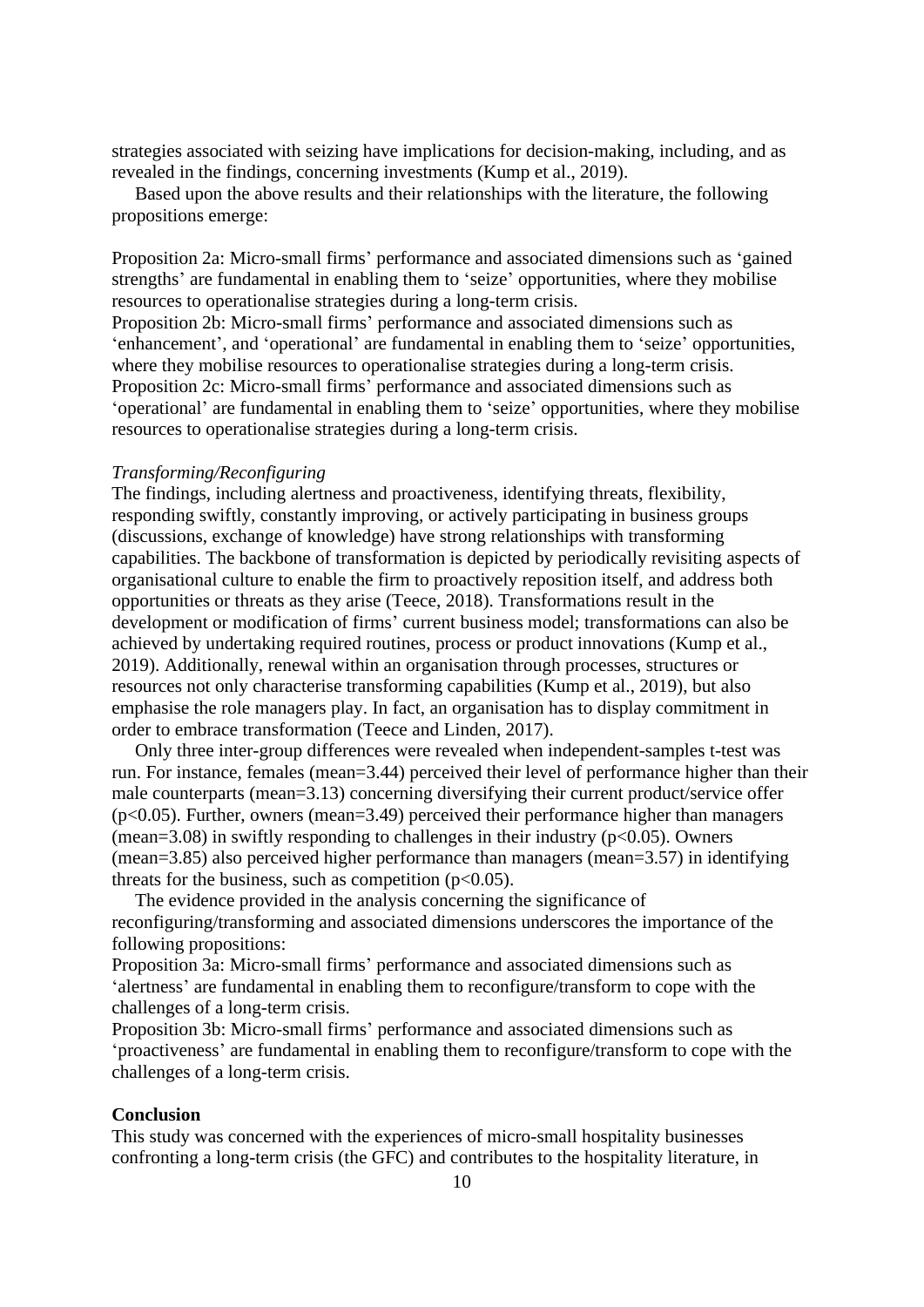particular, through exploring firms' adaptation and responsiveness. More precisely, the study sought to ascertain the significance of perceived firm success factors, performance after the GFC, and performance across an extended time period (2008-2016). Together, these elements and actions supported firms' survival throughout the long-term crisis. In addition, the study is conceptually supported by and contributes to the DCs approach. Despite the merit of DCs in studying hospitality firms facing a turbulent environment (Mansour et al., 2019), to date, there is scant research incorporating or taking the DCs framework into account.

 The findings from 171 hospitality firm owners and managers revealed a number of dimensions (Figure 1) that, to a great extent, not only align with the DCs approach, but also extend this framework in the context of hospitality businesses facing the GFC.

 From a theoretical perspective, the study makes various explicit contributions. First, in examining how hospitality firms succeed in navigating the complex business environment during the GFC, considering the adaptive factors (Table 2) contributes to a more explicit way of understanding adaptation to crisis. Moreover, reflecting upon adaptation using these conceptual notions provides a structured pathway that illuminates explicit forms of addressing such unpredictable and complex situations. Here, the significance of the DCs framework also contributes to a more nuanced understanding of adaptation, in this case, perceiving such stage through the lens of 'sensing' or scanning the environment to prepare the hospitality firm for, or enable it to circumvent sudden shifts and challenges.

 Second, the study contributes conceptually by identifying key factors underlining firms' performance during the crisis (Table 4), where seizing opportunities while addressing threats also afford conceptual depth and rigour in understanding adaptation. Third, the study makes another conceptual contribution, elucidating the significance of 'staying fit' and evolving through as many as seven factors (Table 5). These factors underscore the strategic importance for micro-small-sized firm owners/managers to consider and avoid complacency or fall back into routines that not only could limit their efficiency and agility, but also potentially lead to businesses' downfall.

 At the same time, the notions that emerged through the data analysis cascade down into explicit- even tangible- practical forms in which hospitality entrepreneurs could identify key alleviating measures to counter a crisis scenario. First, the specific forms in which financial management is verbalised, including maintaining communication with customers in order to maintain or strengthen existing commercial and emotional ties, while managing cash efficiently, contribute to practical insights with impacts for hospitality firms. Second, concerning firms' performance after the GFC, the identified factors also contribute to understanding practical forms of 'seizing' the opportunity to respond to the crisis, or to protect from worsening situations. Third, the various ways in which participants were reconfiguring or transforming (Table 5) identifies explicit forms of strengthening and preparing the business for future opportunities and threats. Here again, flexibility, quick responses, and proactivity, for instance, in creating new knowledge or improving the quality of services/products are explicit forms in which this study illuminates micro-small firms' journey to successfully withstand and enhance their long-term survival.

 Thus, the study specifically and explicitly contributes to furthering practitioner and theoretical understanding of pathways and avenues in which adaptation to a long-term crisis could be developed and enhanced. Together, the above observed theoretical and practical contributions also extend theoretical and practical discourses where various implications are revealed.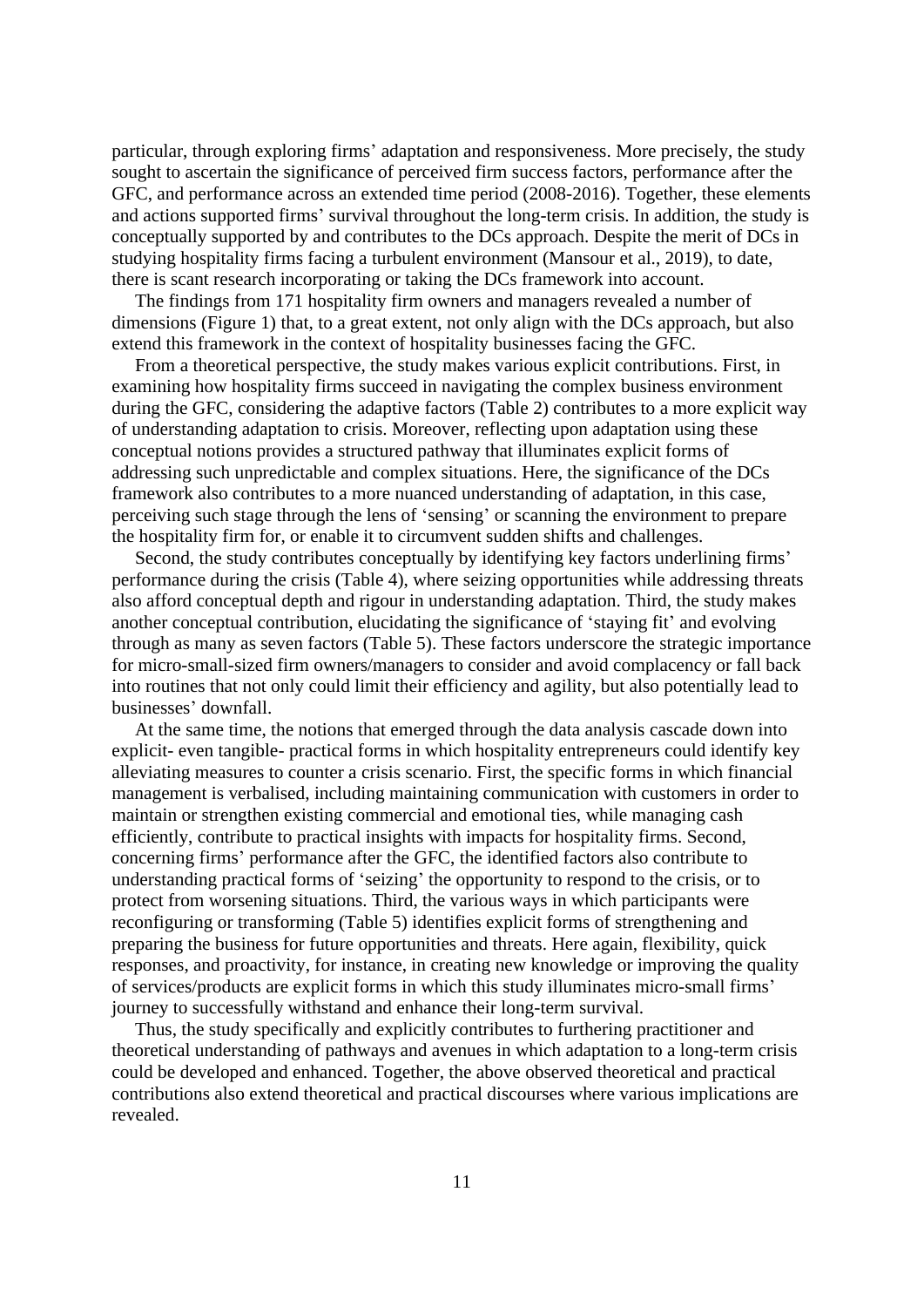### *Theoretical Implications*

The findings, with a number of dimensions aligned with the DCs framework, facilitate the development of a proposed theoretical framework (Figure 1), with resulting theoretical implications. Importantly, the framework addresses a concern in the literature, notably, the limited knowledge "about specific types of DCs that enable firms to survive turbulent conditions" (Mansour et al., 2019, p. 493).

 In a long-term crisis scenario, one key implication is the emerging emphasis on three fundamental dimensions in the context of sensing: Agile, individual characteristics, and financial management. These dimensions stress the value of accumulated experiences, monitoring the latest developments in one's industry, focusing on niche market segments, being passionate about one's products/services, constantly looking for new knowledge, as well as being efficient at managing costs or cash flow. Thus, the dimensions are partly in line with previous research that for instance, emphasises the search for new business concepts (Makkonnen et al., 2014), as well as business assessment, acquisition of information/knowledge and market monitoring on an ongoing basis (Weaven et al., 2021).

 A second theoretical implication is perceived with regard to the seizing cluster of activities (Teece, 2007), where, for instance, the gained strengths dimension highlights various performance attributes that further point at exploiting or mobilising resources to tap into opportunities (Teece, 2017), including strengthening firm-customer relation, maximising sales, or seeking to improve the image of the firm. The enhancement dimension became obvious through process improvements, as well as elevating perceptions of quality improvements, and dependability on firm products/services.

 In addition, the operational dimension was manifested through firm improvements in various aspects of business management, including through innovative approaches, investments, seeking to augment the number of employees, or again, introducing new products/services. In this context, recent hospitality research (Presenza, Messeni Petruzzelli, and Sheehan, 2019) stresses the value of innovation in the case of a hospitality firm's competitiveness. Another study (Anning-Dorson and Nyamekye, 2020) found that organisational flexibility is a key mediator in innovation capabilities and competitive advantage relationships. Overall, the findings also support those of Weaven et al. (2021), who highlight the significance of investments, as well as decisions related to firms' market and portfolio as manifestations of seizing.

#### Figure 1 Here

 Finally, the reconfiguring/transforming cluster of activities (Teece, 2007), which became apparent through alertness and proactiveness, also illustrates theoretical implications. Moreover, while the flexibility element (Anning-Dorson and Nyamekye, 2020), as well as identification of threats (Teece, 2007), reiterate their important role in seizing opportunities, alertness nevertheless also points at swiftly responding, or having the capacity to respond to challenges and turbulent events. Similarly, the proactiveness dimension underlines the value of creating new knowledge, which is associated with the sensing cluster of activities (e.g., Weaven et al., 2021). Hence, the framework illustrates an overlap between the three clusters of activities in some performance criteria.

 Nevertheless, other key performance criteria, such as constantly improving the quality of products/services/logistics, diversifying, educating consumers, or actively participating in industry/sector groups emphasise the urgency of 'staying on one's toes', and also the avoidance of path dependencies or repetition of routines that could be pervasive and unproductive for the firm. Concerning this notion, Teece (2007) posits that established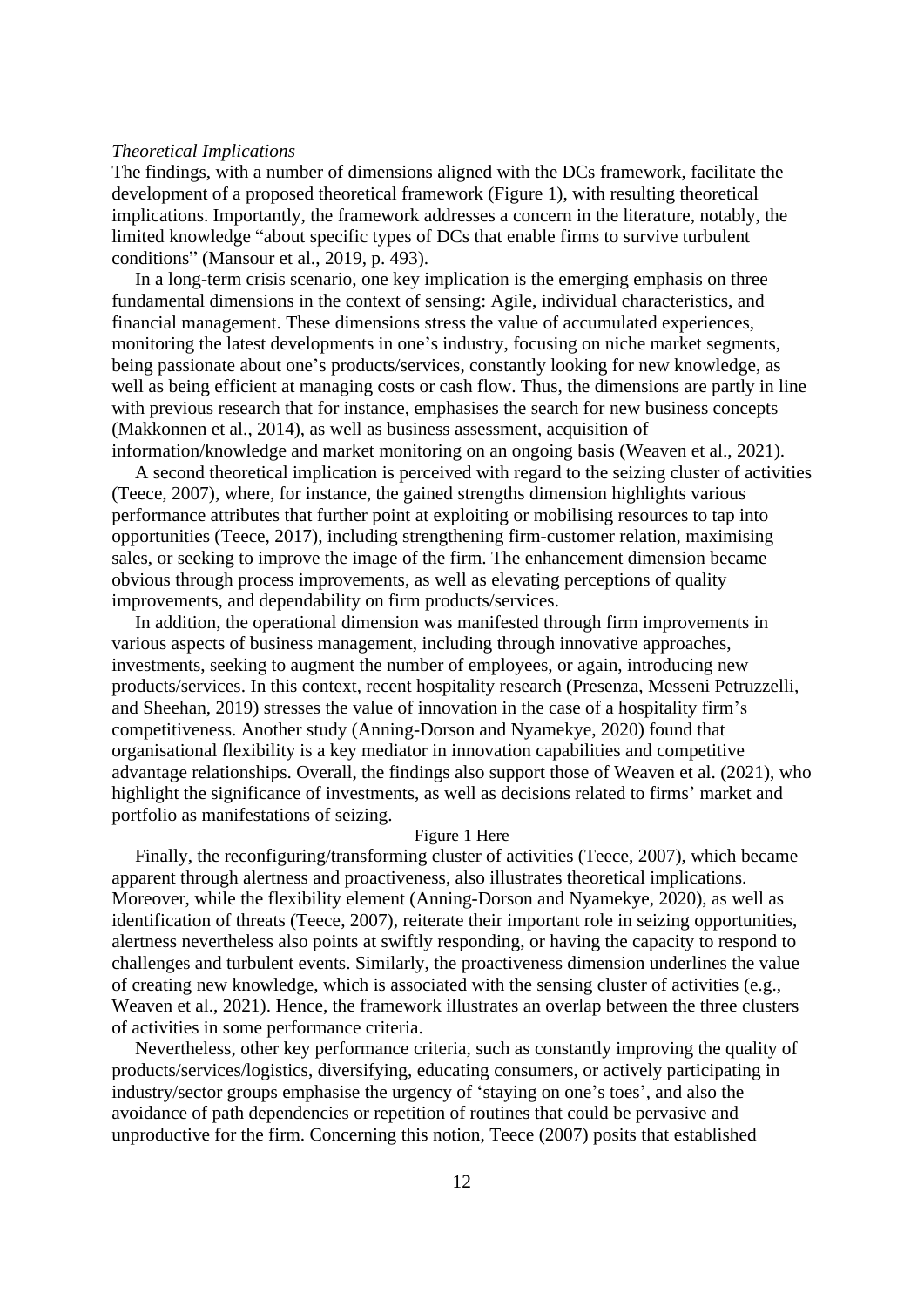routines or assets in a firm can exacerbate issues of excessive risk aversion, which in turn could result in lack of action or attention among micro-small firms.

 The various dimensions that closely relate to the three clusters of activities proposed in the DCs approach have direct ramifications for firms' development of success factors, as well as performance attributes to adapt and survive the severely damaging effects of a long-term crisis. Overall, the framework conceptually explains the journey towards adaptation and recovery, and provides empirical evidence of a suite of specific activities that contribute to these outcomes.

#### *Practical and Managerial Implications*

The study also has practical/managerial implications deriving from the conceptual underpinnings developed in the findings. First, Table 2 suggests the importance of various skills and attitudinal aspects that, as in the cases of accumulating experience, passion for the products/services the firm sells, or building trust, emphasise hands-on involvement and the development of a continuous learning curve.

 From a managerial perspective, there are clear implications. Essentially, and particularly in times of an extended crisis, the developing and excelling in the delivery of soft skills, for instance, managing cash flow, communicating with customers, or monitoring the latest developments represents a crucial advantage that needs to be emphasised and 'scaffolded' to higher levels. These skills should be further nurtured by the firm, including through internship opportunities, where managers, owners, and seasoned employees could be instrumental in creating future leaders that can adapt and thrive during crises.

 Table 2 also underlines skills that, as emergent from the cases of focusing on specific niche market segments, or managing operating costs efficiently, could go a long way in preparing firms to sense threats or opportunities. Second, and similarly, Table 4 provides managerial/ownership implications, for instance, in the form of strengthening firm-customer relationships, which can also be conducive in building trust (Table 2), operating improvements through innovation, and maximising capacity. These performance criteria clearly illustrate potentially beneficial outcomes for firms trapped in crises.

 Table 5 highlights attentive skills and techniques, thereby helping identify threats for the business. Flexibility, swiftly responding to changes, recognising weaknesses and/or vulnerabilities, creating new knowledge, or constant quality/service improvement could also equip owners/managers with appropriate tools to respond to a crisis. These implications are partly aligned with Nohrstedt et al. (2019) who posit that crisis managers not only have to be alert to collective action-related challenges, but also need to cope with situations of collective stress, where additional adaptive skills (e.g., persistence, endurance, ability to improvise) are required. In times of a prolonged crisis, managers will need to constantly revisit and further enhance their skill repertoire.

 At the same time, these findings have practical implications for industry, government, and the academic community. As with upskilling at an individual firm level, there is also a need for industry and educational entities, in this case, hospitality firms, business associations, chambers of commerce, and schools to work more collectively and help form future talent through much-needed skill and expertise development, including by developing future owners/managers.

 The role and engagement of government entities in providing guidance, training, or tax breaks could also contribute to hospitality firms' long-term adaptation and survival during a long-term crisis. Finally, there are implications for the academic community, in disseminating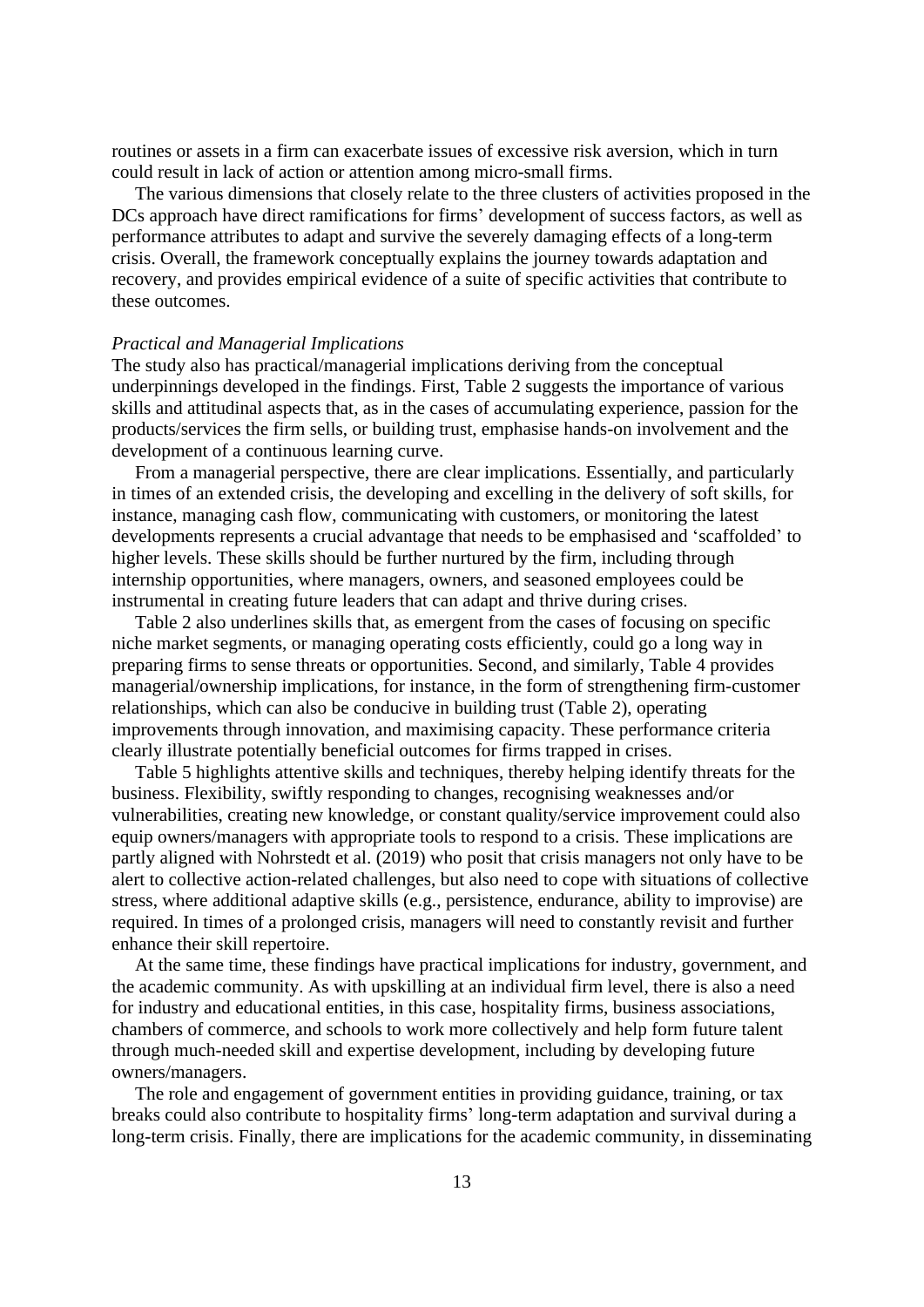both practical and theoretical results that could elevate knowledge and understanding of activities and initiatives that firms could undertake to address crises.

#### *Limitations and Future Research*

Irrespective of their format, from clinical trials to qualitative research, "all studies have limitations" (Ross and Zaidi, 2019, p. 261). The present research is no different. First, the number of respondents and the countries examined could have been larger, and as such prevents wider comparisons, including geographically/culturally, as well as inter-group examination. Second, the study was conducted before the COVID-19 crisis; thus, it provides perceived success factors and firm performance that, while useful and insightful, may not capture others that businesses might have embraced or considered during the ongoing crisis. Third, the study concentrated on micro-small-sized businesses; thus, medium and large-sized companies were not considered.

 Future research could seek to address the above gaps, for instance, through qualitative studies across different countries. In view of the existing financial, human resources, and time limitations, this undertaking was not possible during the present research. Finally, there are opportunities for further theory development, including the assessment of the proposed framework. Together, these studies could make valuable theoretical and practical contributions that would illuminate endeavours among hospitality micro-small businesses to capitalise on opportunities, address threats, and ultimately to reconfigure in order to survive long and severe crises.

## **References**

- Alford, P., Duan, Y., 2018. Understanding collaborative innovation from a dynamic capabilities perspective. International Journal of Contemporary Hospitality Management 30 (6), 2396-2416.
- Alonso-Almeida, M.D.M., Bremser, K., Llach, J., 2015. Proactive and reactive strategies deployed by restaurants in times of crisis: Effects on capabilities, organization and competitive advantage. International Journal of Contemporary Hospitality Management 27 (7), 1641-1661.
- Alonso-Almeida, M.D.M., Bremser, K., 2013. Strategic responses of the Spanish hospitality sector to the financial crisis. International Journal of Hospitality Management 32, 141-148.
- Anning-Dorson, T., Nyamekye, M.B., 2020. Be flexible: turning innovativeness into competitive advantage in hospitality firms. International Journal of Contemporary Hospitality Management 32 (2), 605-624.
- Arestis, P., Sawyer, M., 2009. Path dependence and demand–supply interactions in macroeconomic analysis, in Arestis, P. and Sawyer, M. C. (eds), Path dependency and macroeconomics (pp. 1-36). Basingstoke, UK: Palgrave Macmillan.
- Barney, J.B., 1991. Firm resources and sustained competitive advantage. Journal of Management 17 (1), 99-120.
- Barney, J.B., 2001. Resource-based theories of competitive advantage: A ten-year retrospective on the resource-based view. Journal of Management 27 (6), 643-650.
- Bell, E., Bryman, A., Harley, B., 2019. Business research methods (5<sup>th</sup> ed.). Oxford, UK: Oxford University Press.
- Boukas, N., Ziakas, V., 2014. A chaos theory perspective of destination crisis and sustainable tourism development in islands: the case of Cyprus. Tourism Planning and Development 11 (2) 191-209.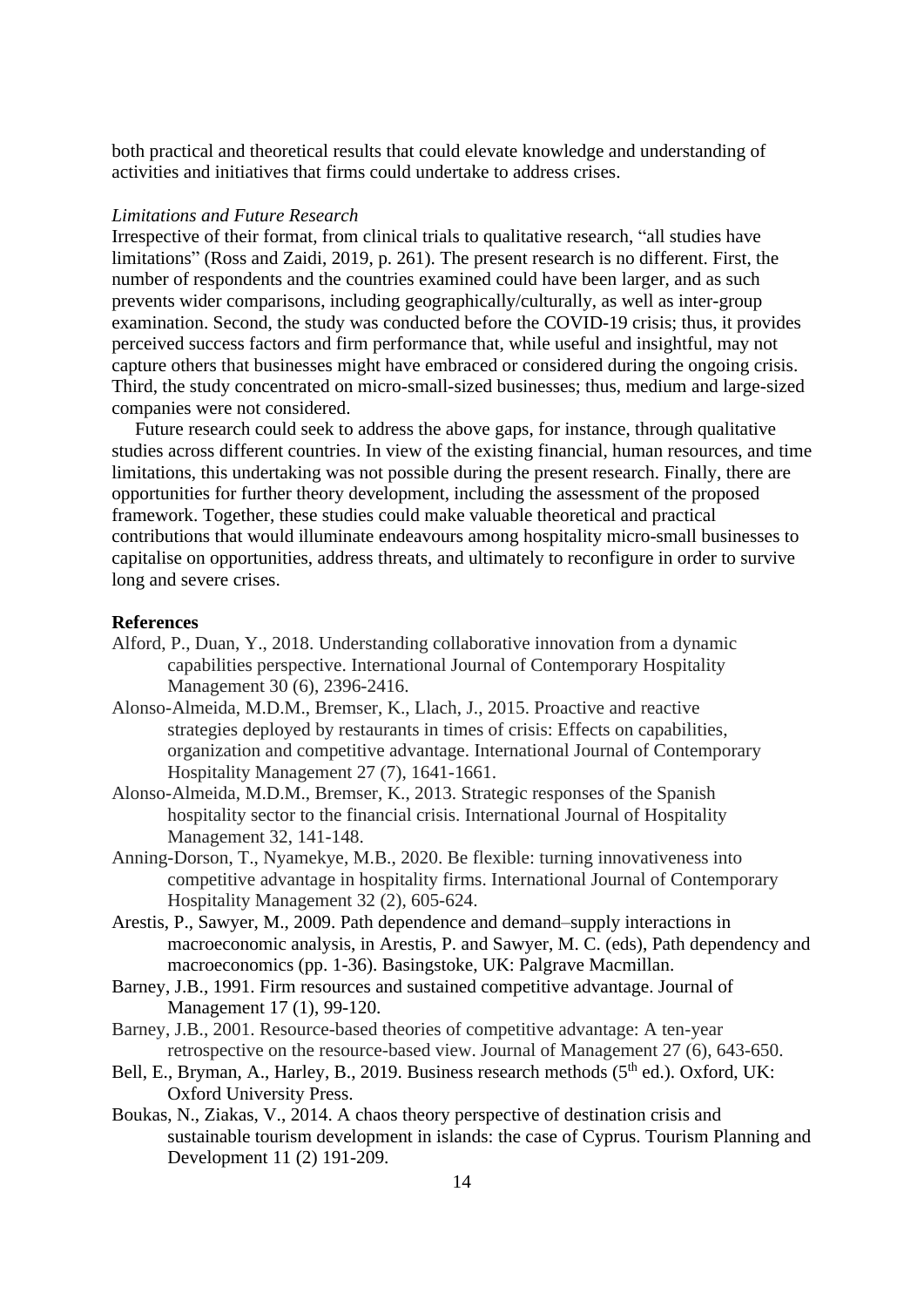- Boukas, N., Ziakas, V., 2013. Impacts of the global economic crisis on Cyprus tourism and policy responses. International Journal of Tourism Research 15 (4), 329-345.
- Bourletidis, K., Triantafyllopoulos, Y. 2014. SMEs survival in time of crisis: strategies, tactics and commercial success stories. Procedia-Social and Behavioral Sciences 148, 639-644.
- Brida, J.G., Driha, O.M., Ramón-Rodríguez, A.B., Scuderi, R., 2015. Dynamics of internationalisation of the hotel industry: the case of Spain. International Journal of Contemporary Hospitality Management 27 (5), 1024-1047.
- Buratti, A., Cesaroni, F.M., Sentuti, A., 2017. Does gender matter in strategies adopted to face the economic crisis? A comparison between men and women entrepreneurs. In L. Mura (ed.), Entrepreneurship - Development tendencies and empirical approach (pp. 393-412). Rijeka, Croatia: InTech.
- Devece, C., Peris-Ortiz, M., Rueda-Armengot, C., 2016. Entrepreneurship during economic crisis: Success factors and paths to failure. Journal of Business Research 69 (11), 5366-5370.
- Chen, M.H., 2011. The response of hotel performance to international tourism development and crisis events. International Journal of Hospitality Management 30 (1), 200-212.
- Douglas, S.P., Craig, C.S., 2007. Collaborative and iterative translation: An alternative approach to back translation. Journal of International Marketing 15 (1), 30- 43.
- Eisenhardt, K.M., Martin, J.A., 2000. Dynamic capabilities: what are they? Strategic Management Journal 21 (10‐11), 1105-1121.
- Etikan, I., Musa, S.A., Alkassim, R.S., 2016. Comparison of convenience sampling and purposive sampling. American Journal of Theoretical and Applied Statistics 5 (1), 1- 4.
- European Commission, 2019. Annual report on European SMEs 2018/2019. Available at: [https://europeanstartupnetwork.eu/wp-content/uploads/2020/01/SME-Annual-report-](https://europeanstartupnetwork.eu/wp-content/uploads/2020/01/SME-Annual-report-2018-2019.pdf)[2018-2019.pdf](https://europeanstartupnetwork.eu/wp-content/uploads/2020/01/SME-Annual-report-2018-2019.pdf)
- Eurostat, 2018. Statistics on small and medium-sized enterprises. Available at: [https://ec.europa.eu/eurostat/statistics](https://ec.europa.eu/eurostat/statistics-%20explained/index.php?title=Statistics_on_small_and_medium-sized_enterprises)[explained/index.php?title=Statistics\\_on\\_small\\_and\\_medium-sized\\_enterprises](https://ec.europa.eu/eurostat/statistics-%20explained/index.php?title=Statistics_on_small_and_medium-sized_enterprises)
- Fabrigar, L.R., Wegener, D.T., 2012. Exploratory factor analysis. Oxford, UK: Oxford University Press.
- Ferreira, R.R., Maier, T.A., Johanson, M.M., 2012. Food and beverage levels during the 2008‐2010 economic downturn in clubs. International Journal of Contemporary Hospitality Management 24 (4), 614-627.
- Field, A., 2013. Discovering statistics using IBM SPSS statistics. London, UK: Sage Publications Ltd.
- Giannakopoulos, G., Koulouris, A., Kokkinos, D., 2014. Libraries in crisis: a glimpse over Greece and Cyprus. Procedia-Social and Behavioral Sciences 147, 411-417.
- Hall, C.M., 2010. Crisis events in tourism: subjects of crisis in tourism. Current Issues in Tourism 13 (5), 401-417.
- Iborra, M., Safón, V., Dolz, C., 2020. What explains the resilience of SMEs? Ambidexterity capability and strategic consistency. Long Range Planning 53 (6), 101947.
- Jupp, V., 2006. The SAGE dictionary of social research methods. London, UK: SAGE Publications Ltd.
- Kottika, E., Özsomer, A., Rydén, P., Theodorakis, I.G., Kaminakis, K., Kottikas, K.G.,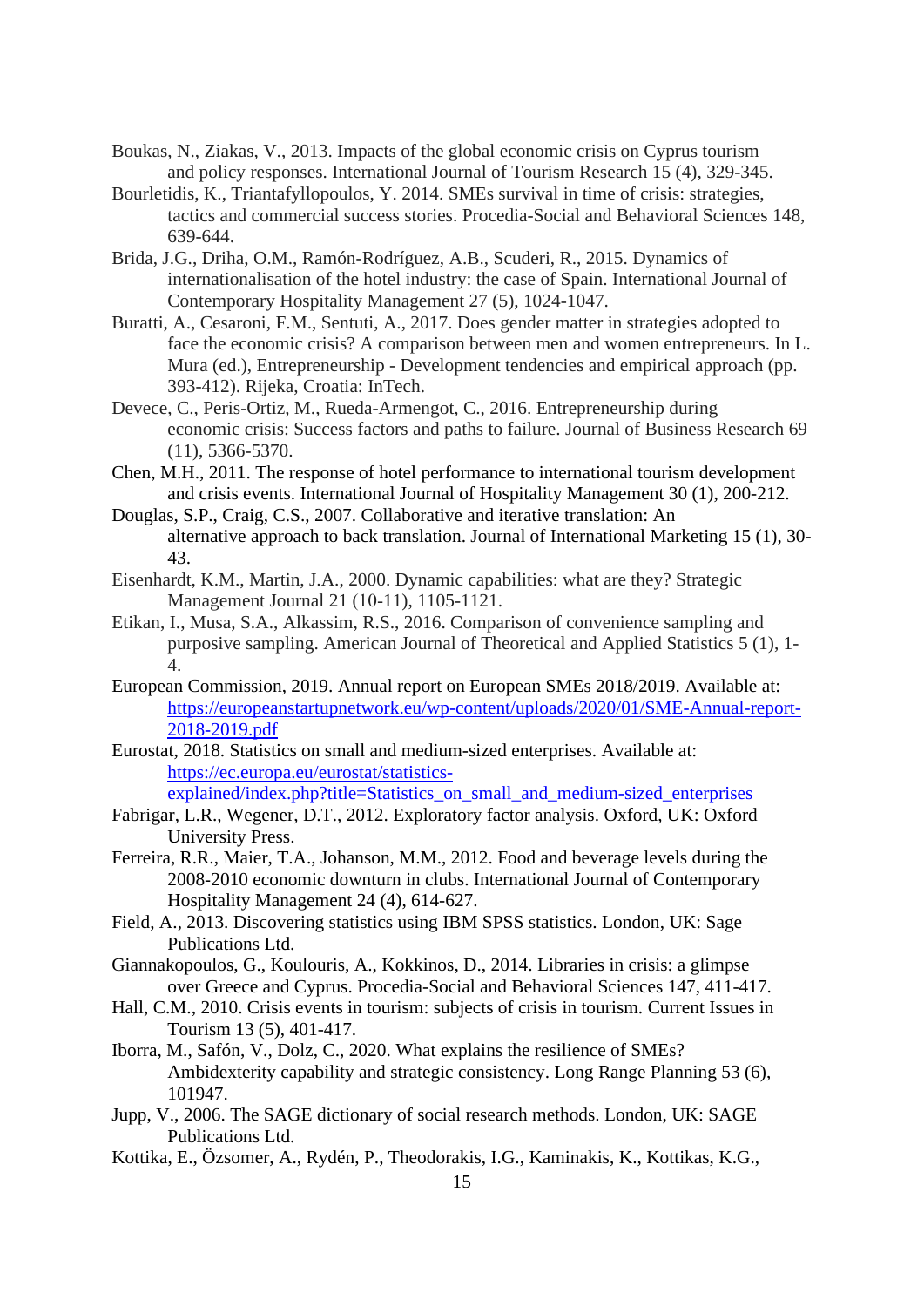Stathakopoulos, V., 2020. We survived this! What managers could learn from SMEs who successfully navigated the Greek economic crisis. Industrial Marketing Management 88, 352-365.

- Kubickova, M., Kirimhan, D., Li, H., 2019. The impact of crises on hotel rooms' demand in developing economies: The case of terrorist attacks of 9/11 and the global financial crisis of 2008. Journal of Hospitality and Tourism Management 38, 27-38.
- Kump, B., Engelmann, A., Kessler, A., Schweiger, C., 2019. Toward a dynamic capabilities scale: measuring organizational sensing, seizing, and transforming capacities. Industrial and Corporate Change 28 (5), 1149-1172.
- La Rosa, F., Bernini, F., 2018. Corporate governance and performance of Italian gambling SMEs during recession. International Journal of Contemporary Hospitality Management 30 (3), 1939-1958.
- Lin, Y., Wu, L.Y., 2014. Exploring the role of dynamic capabilities in firm performance under the resource-based view framework. Journal of Business Research 67 (3), 407- 413.
- Makkonen, H., Pohjola, M., Olkkonen, R., Koponen, A., 2014. Dynamic capabilities and firm performance in a financial crisis. Journal of Business Research 67 (1), 2707- 2719.
- Mansour, H.E., Holmes, K., Butler, B., Ananthram, S., 2019. Developing dynamic capabilities to survive a crisis: Tourism organizations' responses to continued turbulence in Libya. International Journal of Tourism Research 21 (4), 493-503.
- Martínez-Martínez, A., Suárez, L.M.C., Montero, R.S., del Arco, E.A., 2018. Knowledge management as a tool for improving business processes: An action research approach. Journal of Industrial Engineering and Management 11(2), 276-289.
- McGuinness, G., Hogan, T. Powell, R., 2018. European trade credit use and SME survival. Journal of Corporate Finance 49, 81-103.
- Nohrstedt, D., Bynander, F., Parker, C., 't Hart, P., 2018. Managing crises collaboratively: Prospects and problems—A systematic literature review. Perspectives on Public Management and Governance 1 (4), 257-271.
- Nonaka, I., Toyama, R., Konno, N., 2000. SECI, Ba and leadership: a unified model of dynamic knowledge creation. Long Range Planning 33 (1), 5-34.
- Nunnally, J.C., 1978. Psychometric theory (2nd ed.). New York: McGraw-Hill.
- Pagoulatos, G., Triantopoulos, C., 2009. The return of the Greek patient: Greece and the 2008 global financial crisis. South European Society and Politics 14 (1), 35-54.
- Papadopoulos, I., Trigkas, M., Karagouni, G., Papadopoulou, A., 2014. The contagious effects of the economic crisis regarding wood and furniture sectors in Greece and Cyprus. World Review of Entrepreneurship, Management and Sustainable Development 5, 10 (2-3), 334-351.
- Patton, M.Q., 2015. Qualitative research and evaluation methods: Integrating theory and practice (4<sup>th</sup> ed.). Thousand Oaks, CA: SAGE Publications Inc.
- Pereira, V., Mellahi, K., Temouri, Y., Patnaik, S., Roohanifar, M., 2019. Investigating dynamic capabilities, agility and knowledge management within EMNEs-longitudinal evidence from Europe. Journal of Knowledge Management 23 (9), 1708-1728.